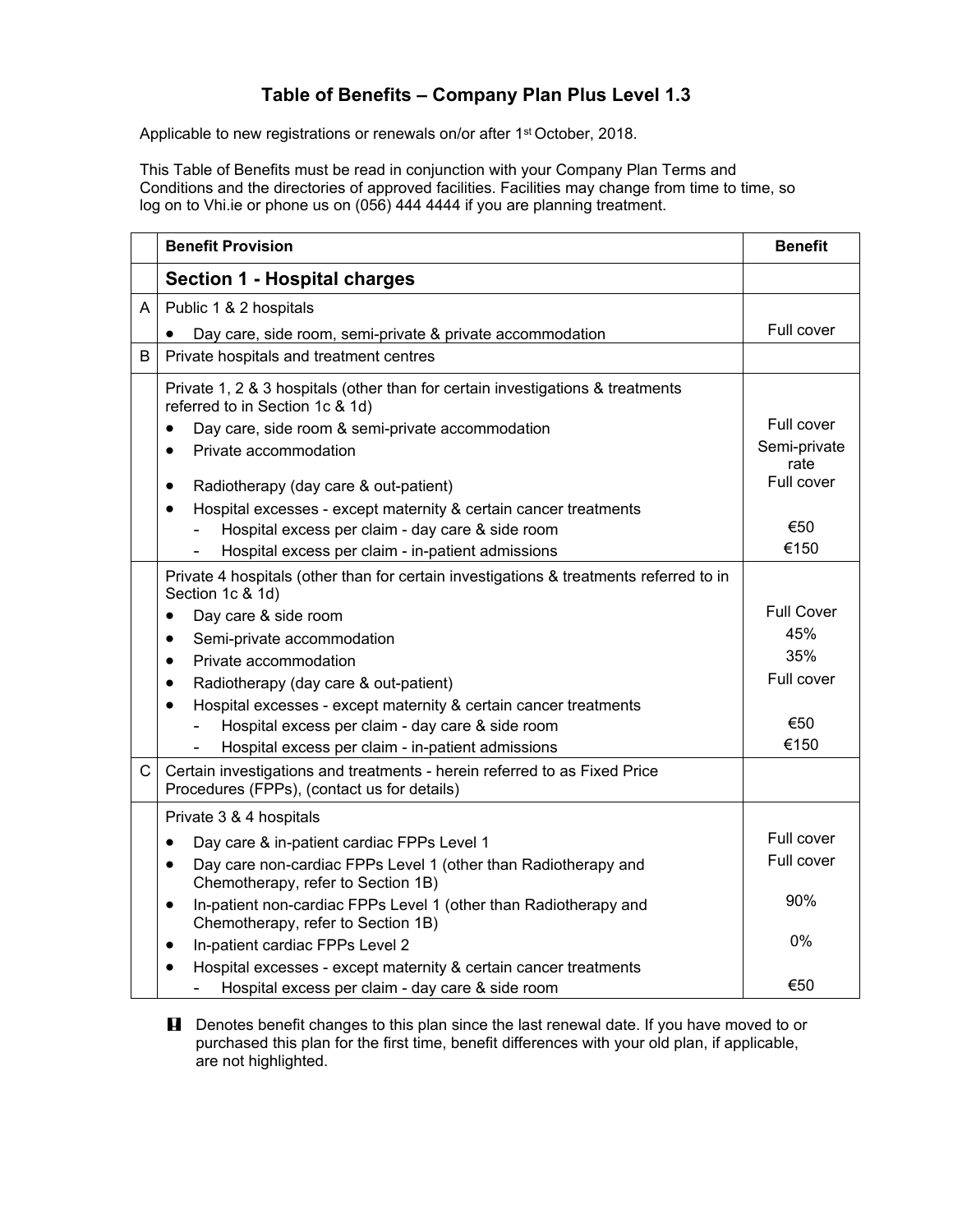|   | Hospital excess per claim - in-patient admissions                                                                                                                                    | €150                                |
|---|--------------------------------------------------------------------------------------------------------------------------------------------------------------------------------------|-------------------------------------|
| D | Specified hip, knee & shoulder joint replacement procedures (herein referred to as<br>Orthopaedic procedures) & specified Ophthalmic procedures - contact us for<br>details of these |                                     |
|   | Private 1, 2 & 3 hospitals                                                                                                                                                           |                                     |
|   | Day care, side room & semi-private accommodation<br>٠                                                                                                                                | 80%                                 |
|   | Private accommodation<br>٠                                                                                                                                                           | 80% Semi-                           |
|   | Hospital excesses<br>٠                                                                                                                                                               | private rate                        |
|   | Hospital excess per claim - day care & side room                                                                                                                                     | €50                                 |
|   | Hospital excess per claim - in-patient admissions                                                                                                                                    | €150                                |
|   | Private 4 hospitals                                                                                                                                                                  |                                     |
|   | Day care & side room<br>٠                                                                                                                                                            | 80%                                 |
|   | Semi-private accommodation                                                                                                                                                           | 45%                                 |
|   | Private accommodation<br>٠                                                                                                                                                           | 35%                                 |
|   | Hospital excesses                                                                                                                                                                    |                                     |
|   | Hospital excess per claim - day care & side room                                                                                                                                     | €50                                 |
|   | Hospital excess per claim - in-patient admissions                                                                                                                                    | €150                                |
|   | When carried out as a Fixed Price Procedure (contact us for details)                                                                                                                 |                                     |
|   | Private 3 & 4 hospitals                                                                                                                                                              | 80%                                 |
|   | Hospital excesses                                                                                                                                                                    | €50                                 |
|   | Hospital excess per claim - day care & side room                                                                                                                                     | €150                                |
|   | Hospital excess per claim - in-patient admissions                                                                                                                                    |                                     |
|   | <b>Section 2 - Consultants' fees/GP procedures</b>                                                                                                                                   |                                     |
| A | In-patient treatment, day-care/side room/out-patient & GP procedures                                                                                                                 |                                     |
|   | Participating consultant/GP<br>٠                                                                                                                                                     | Full cover                          |
|   | Non-participating consultant/GP                                                                                                                                                      | Standard<br>benefit                 |
|   | Section 3 - Psychiatric cover (read in conjunction with Section<br>1)                                                                                                                |                                     |
| A | In-patient psychiatric cover                                                                                                                                                         | 100 days                            |
| B | Day care psychiatric treatment for approved day care programmes                                                                                                                      | Contact us for<br>further details   |
| С | In-patient treatment for alcoholism, drug or other substance abuse in any 5 year<br>period                                                                                           | 91 days                             |
| D | Out-patient mental health treatment (in an approved out-patient mental health<br>centre) $H$                                                                                         |                                     |
|   | Mental health assessment in every 2 year period<br>Mental health therapy, 7 visits                                                                                                   | €100 per<br>member<br>€75 per visit |
|   | Section 4 - Maternity & BabyH                                                                                                                                                        |                                     |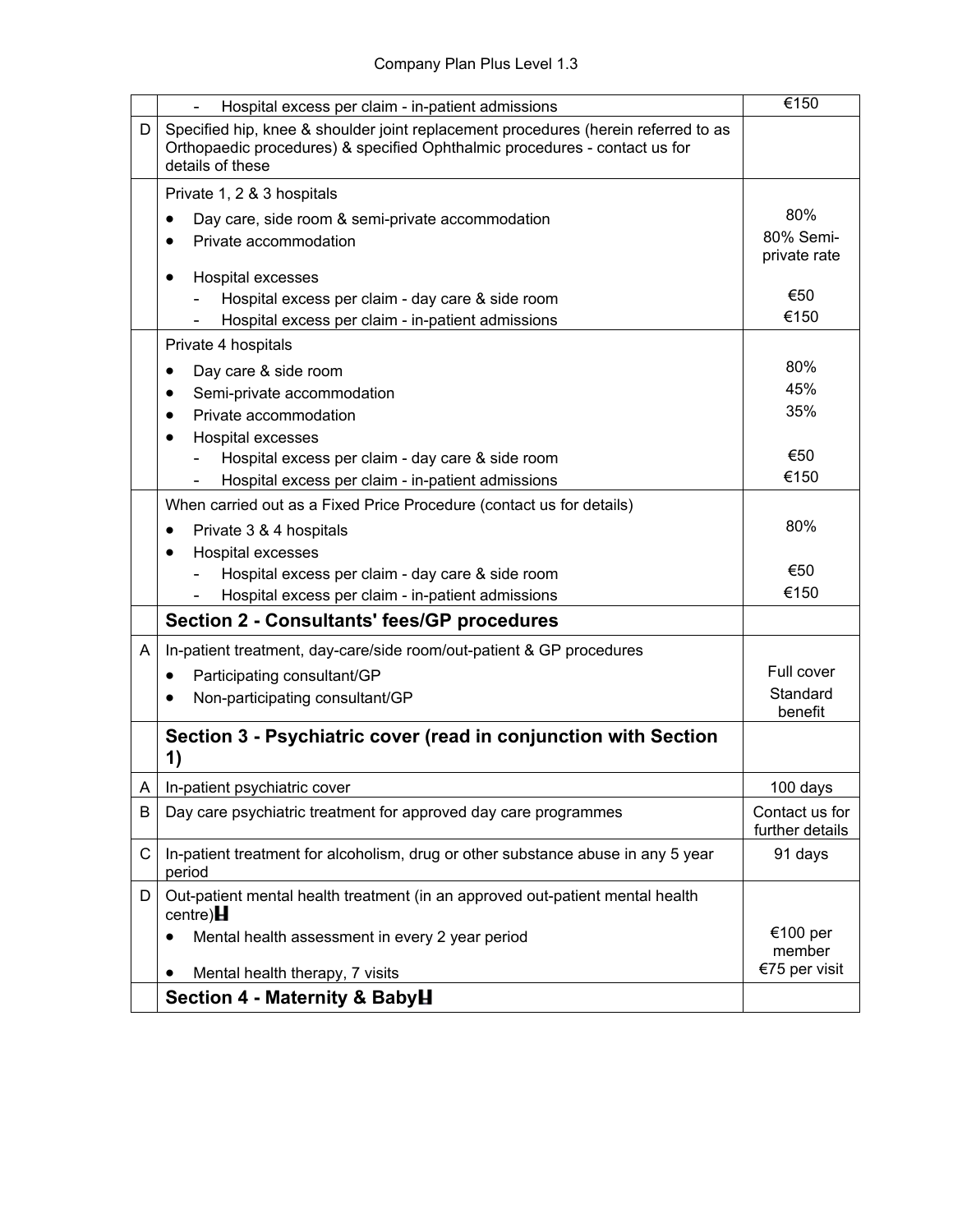| A | Normal confinement                                                                                                                                                                                                                                                                                                                                                                                                                                                                                                                     |                                                                                                                                                |
|---|----------------------------------------------------------------------------------------------------------------------------------------------------------------------------------------------------------------------------------------------------------------------------------------------------------------------------------------------------------------------------------------------------------------------------------------------------------------------------------------------------------------------------------------|------------------------------------------------------------------------------------------------------------------------------------------------|
|   | Public hospital benefit (up to 3 days)                                                                                                                                                                                                                                                                                                                                                                                                                                                                                                 | Full cover                                                                                                                                     |
|   | Caesarean delivery (as per hospital benefits listed)                                                                                                                                                                                                                                                                                                                                                                                                                                                                                   | <b>Refer Section</b>                                                                                                                           |
|   | Home birth benefit                                                                                                                                                                                                                                                                                                                                                                                                                                                                                                                     | €3,500                                                                                                                                         |
| B | In-patient maternity consultant fees (per Schedule of Benefits for Professional<br>Fees)                                                                                                                                                                                                                                                                                                                                                                                                                                               | Agreed<br>charges                                                                                                                              |
| C | Post-natal home nursing                                                                                                                                                                                                                                                                                                                                                                                                                                                                                                                |                                                                                                                                                |
|   | Following 1 nights stay<br>$\bullet$                                                                                                                                                                                                                                                                                                                                                                                                                                                                                                   | €1,200                                                                                                                                         |
|   | Following 2 nights stay<br>$\bullet$                                                                                                                                                                                                                                                                                                                                                                                                                                                                                                   | €600                                                                                                                                           |
| D | Vhi Fertility Programme                                                                                                                                                                                                                                                                                                                                                                                                                                                                                                                |                                                                                                                                                |
|   | Fertility benefit - benefit per member, towards the cost of specified fertility tests<br>and treatments carried out in a Vhi Participating Fertility Treatment Centre<br>Initial consultation<br>$\bullet$<br>AMH & Semen Analysis tests                                                                                                                                                                                                                                                                                               | €100 discount<br>at point of<br>sale<br>€100 discount                                                                                          |
|   | Egg freezing - once per lifetime<br>Sperm freezing - once per lifetime<br>IUI - up to 2 treatments per lifetime, female members only<br>$\bullet$<br>IVF or ICSI - up to 2 treatments per lifetime, female members only<br>٠<br>Fertility counselling - 4 sessions per treatment carried out in a Vhi Participating<br>٠<br><b>Fertility Treatment Centre</b><br>Fertility support services - Acupuncturists & Dieticians visits<br>٠<br>* These benefits are co-funded by Vhi and the Vhi Participating Fertility Treatment<br>Centre | at point of<br>sale<br>€1,000<br>€125<br>€450 per<br>treatment*<br>€1,000 per<br>treatment*<br>€40 per<br>session<br><b>Refer Section</b><br>9 |
| E | Maternity & Baby Bundle                                                                                                                                                                                                                                                                                                                                                                                                                                                                                                                |                                                                                                                                                |
|   | Maternity Yoga and Pilates classes<br>One maternity scan<br>Breast-feeding consultations<br>$\bullet$<br>Baby massage classes<br>Baby swim classes<br>Ante natal course                                                                                                                                                                                                                                                                                                                                                                | 75% cover up<br>to a combined<br>limit of €500<br>and<br>no excess                                                                             |
|   | Section 5 - Cancer care and other benefits <b>H</b>                                                                                                                                                                                                                                                                                                                                                                                                                                                                                    |                                                                                                                                                |
| A | Genetic testing for cancer<br>Initial consultation for genetic testing for cancer *<br>$\bullet$<br>Genetic test - for specified genetic mutations to be carried out in an approved<br>clinic*                                                                                                                                                                                                                                                                                                                                         | 50% cover<br>Full cover                                                                                                                        |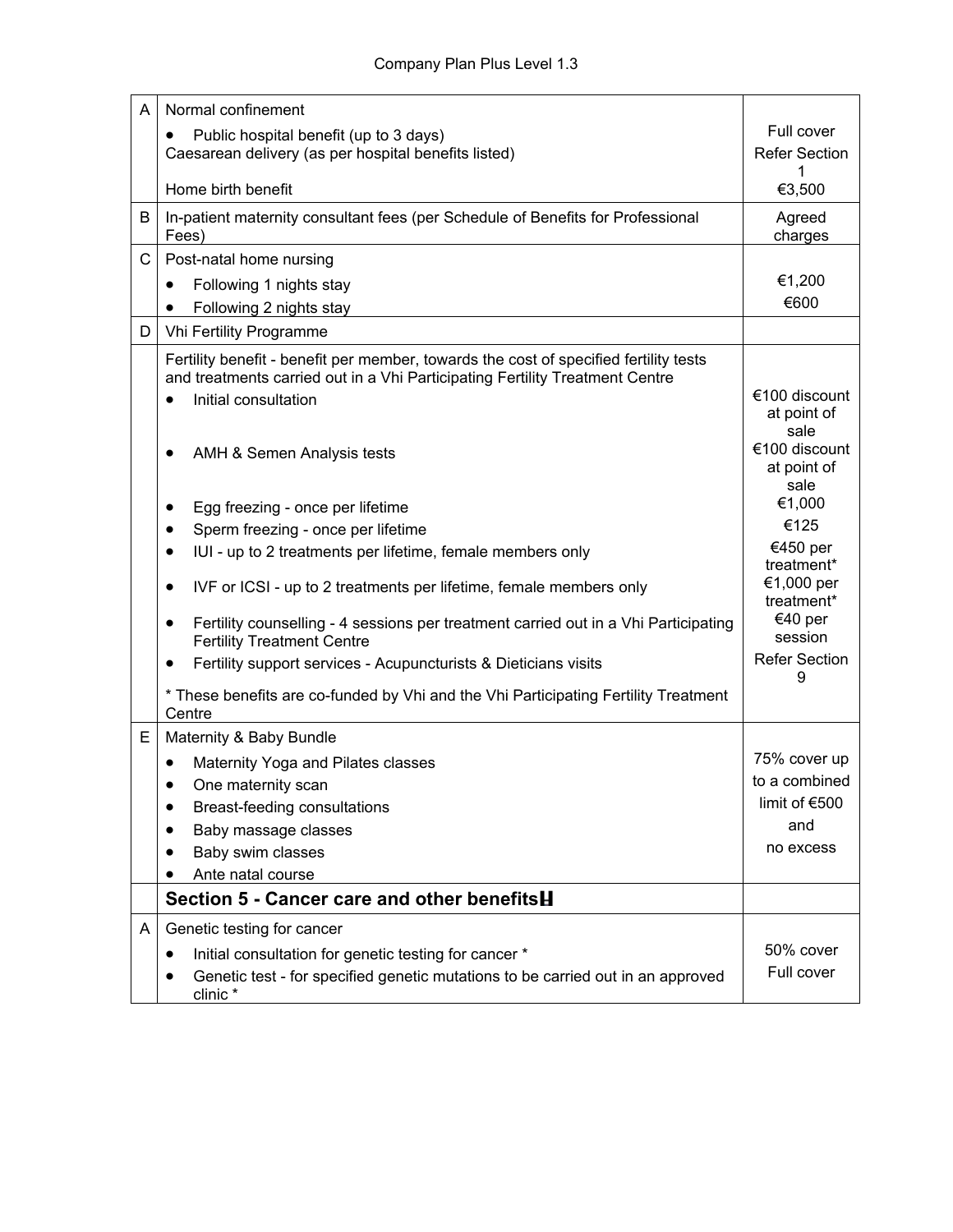|    | Preventative (Prophylactic) treatment following on from the genetic test<br>* These benefits are available immediately for existing Vhi customers with no<br>waiting periods. There is a 26 week new conditions waiting period for new joiners<br>and a two year waiting period for transfers from another insurer | Covered up to<br>the levels for<br>hospital<br>treatment<br>listed in<br>Section 1 |
|----|--------------------------------------------------------------------------------------------------------------------------------------------------------------------------------------------------------------------------------------------------------------------------------------------------------------------|------------------------------------------------------------------------------------|
| B  | Mammograms in an approved mammogram centre in each 24 month period,<br>covered in accordance with our rules (contact us for details)                                                                                                                                                                               | Full cover                                                                         |
| C  | Cancer care support - one night's accommodation for each treatment                                                                                                                                                                                                                                                 | €100 per night                                                                     |
| D  | Manual lymph drainage following cancer treatment - 10 visits                                                                                                                                                                                                                                                       | €50 per visit                                                                      |
| E  | Clinical psychology counselling for oncology treatment (psycho oncology<br>counselling) - 10 visits                                                                                                                                                                                                                | <b>Refer Section</b>                                                               |
| F  | Additional cancer support benefits                                                                                                                                                                                                                                                                                 |                                                                                    |
|    | Wig/ hairpiece, post-mastectomy bra, swimsuit, surgical prosthesis following<br>$\bullet$<br>cancer treatment<br>No excess applies, but subject to the benefit maximum for medical and surgical<br>appliances set out below                                                                                        | Full cover                                                                         |
| G. | Other benefits in Section 5                                                                                                                                                                                                                                                                                        |                                                                                    |
|    | Vhi Healthcare approved medical and surgical appliances - subject to an excess of<br>€300 per member per year (contact us for details of eligible appliances)                                                                                                                                                      | €6,650 per<br>member year                                                          |
|    | Convalescent care - first 14 nights                                                                                                                                                                                                                                                                                | €60 per night                                                                      |
|    | Vhi Hospital@Home                                                                                                                                                                                                                                                                                                  | Full cover                                                                         |
|    | Child home nursing - 28 days per calendar year                                                                                                                                                                                                                                                                     | €100 per day                                                                       |
|    | Parent accompanying child - 14 days per calendar year, following a stay in excess<br>of 3 days in hospital                                                                                                                                                                                                         | €105 per day                                                                       |
|    | Return home benefit                                                                                                                                                                                                                                                                                                | €100 per<br>claim                                                                  |
|    | Vhi VisionCare                                                                                                                                                                                                                                                                                                     |                                                                                    |
|    | Vhi VisionCare E-Screen (available through Vhi.ie/myvhi)                                                                                                                                                                                                                                                           | Full cover                                                                         |
|    | Comprehensive eye exam carried out by a VSP eye-care professional in each<br>24 month period - subject to Vhi VisionCare E-Screen referral                                                                                                                                                                         | Full cover                                                                         |
|    | <b>Section 6 - Transport costs</b>                                                                                                                                                                                                                                                                                 |                                                                                    |
| A  | Transport costs (covered in accordance with our rules)                                                                                                                                                                                                                                                             | Agreed<br>charges                                                                  |
|    | <b>Section 7 - Cover outside Ireland</b>                                                                                                                                                                                                                                                                           |                                                                                    |
| A  | Emergency treatment abroad                                                                                                                                                                                                                                                                                         | €100,000                                                                           |
| B  | Elective treatment abroad (subject to prior approval)                                                                                                                                                                                                                                                              |                                                                                    |
|    | Surgical procedures available in Ireland (as per level of cover in Ireland)<br>$\bullet$<br>Treatment not available in Ireland                                                                                                                                                                                     | €100,000<br>€100,000                                                               |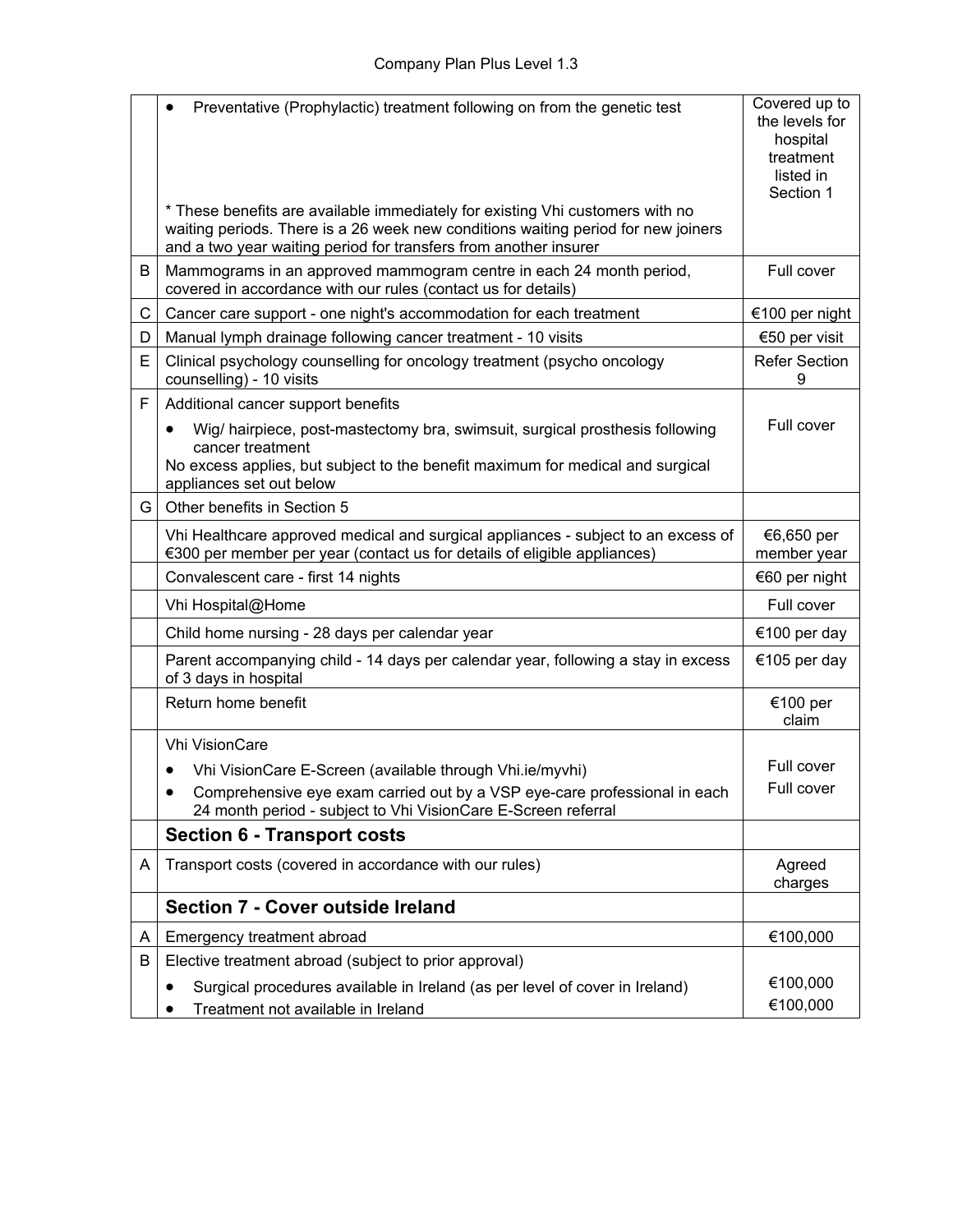|    | <b>Section 8</b>                                                                                                                                                                                                                                       |                                 |
|----|--------------------------------------------------------------------------------------------------------------------------------------------------------------------------------------------------------------------------------------------------------|---------------------------------|
| A  | In-patient MRI scans (covered in accordance with Section 1)                                                                                                                                                                                            | Agreed<br>charges               |
| В  | Out-patient MRI scans                                                                                                                                                                                                                                  |                                 |
|    | Category 1 - approved MRI centres                                                                                                                                                                                                                      | Full cover                      |
|    | Category 2 - approved MRI centres, agreed MRI charges & consultant<br>Radiologists fees (subject to an excess of €125 per scan)                                                                                                                        | Full cover                      |
| С  | PET-CT scans (covered in accordance with our rules)                                                                                                                                                                                                    | Agreed<br>charges               |
| D  | CT Scans (covered in accordance with our rules) $\blacksquare$                                                                                                                                                                                         | Full cover                      |
|    | Section 9 - Day-to-day medical expenses (benefits are per visit,<br>per member, unless otherwise indicated) H                                                                                                                                          |                                 |
| A  | General practitioner - unlimited visits                                                                                                                                                                                                                | 50%                             |
| В  | Consultant consultation - unlimited visits                                                                                                                                                                                                             | 50%                             |
| C  | Pathology - consultants' fees                                                                                                                                                                                                                          | 50%                             |
| D  | Radiology - consultants' fees for professional services                                                                                                                                                                                                | 50%                             |
| E. | Pathology/Radiology or other diagnostic tests (refer to Section 8 for out-patient<br>MRI benefits) - 50% of agreed charges in an approved out-patient centre. Contact<br>us for details of eligible diagnostic tests and reimbursements                | €500 per year                   |
| F  | Pre- and post-natal care (combined visits)                                                                                                                                                                                                             | €450                            |
| G  | Dental practitioner - 7 visits                                                                                                                                                                                                                         | €25                             |
| H. | Emergency dental treatment                                                                                                                                                                                                                             | Up to $€500$<br>per accident    |
| L  | Practice nurse - unlimited visits                                                                                                                                                                                                                      | 50%                             |
| J  | STI screening                                                                                                                                                                                                                                          | Up to €100                      |
| K. | Physiotherapist - 7 visits                                                                                                                                                                                                                             | €25                             |
| L  | Clinical Psychologist - 10 visits                                                                                                                                                                                                                      | €25                             |
| Μ  | Acupuncturists, Chiropractors, Osteopaths, Physical therapists, Reflexologists -<br>unlimited visits                                                                                                                                                   | 50%                             |
| N  | Chiropodists/Podiatrists, Dieticians, Occupational therapists, Speech therapists,<br>Orthoptists - unlimited visits                                                                                                                                    | 50%                             |
| O  | Optical – eye tests and glasses/contact lenses – 75% of charges in each 24 month<br>period (^Payment will be made directly to the provider if attending a VSP network<br>provider, and will not be subject to the annual excess or the annual maximum) | €100^                           |
| P  | Hearing test in each 2 year period                                                                                                                                                                                                                     | €40                             |
| Q  | Health screening - in each 24 month period, covered in accordance with our rules<br>(contact us for details) *                                                                                                                                         |                                 |
|    | Lifestage screening programme in a Vhi Medical Centre<br>Dexa scans in an approved dexa scan centre                                                                                                                                                    | €150 per<br>screen<br>50% cover |
| R. | Accident & emergency cover - 2 visits                                                                                                                                                                                                                  | €75                             |